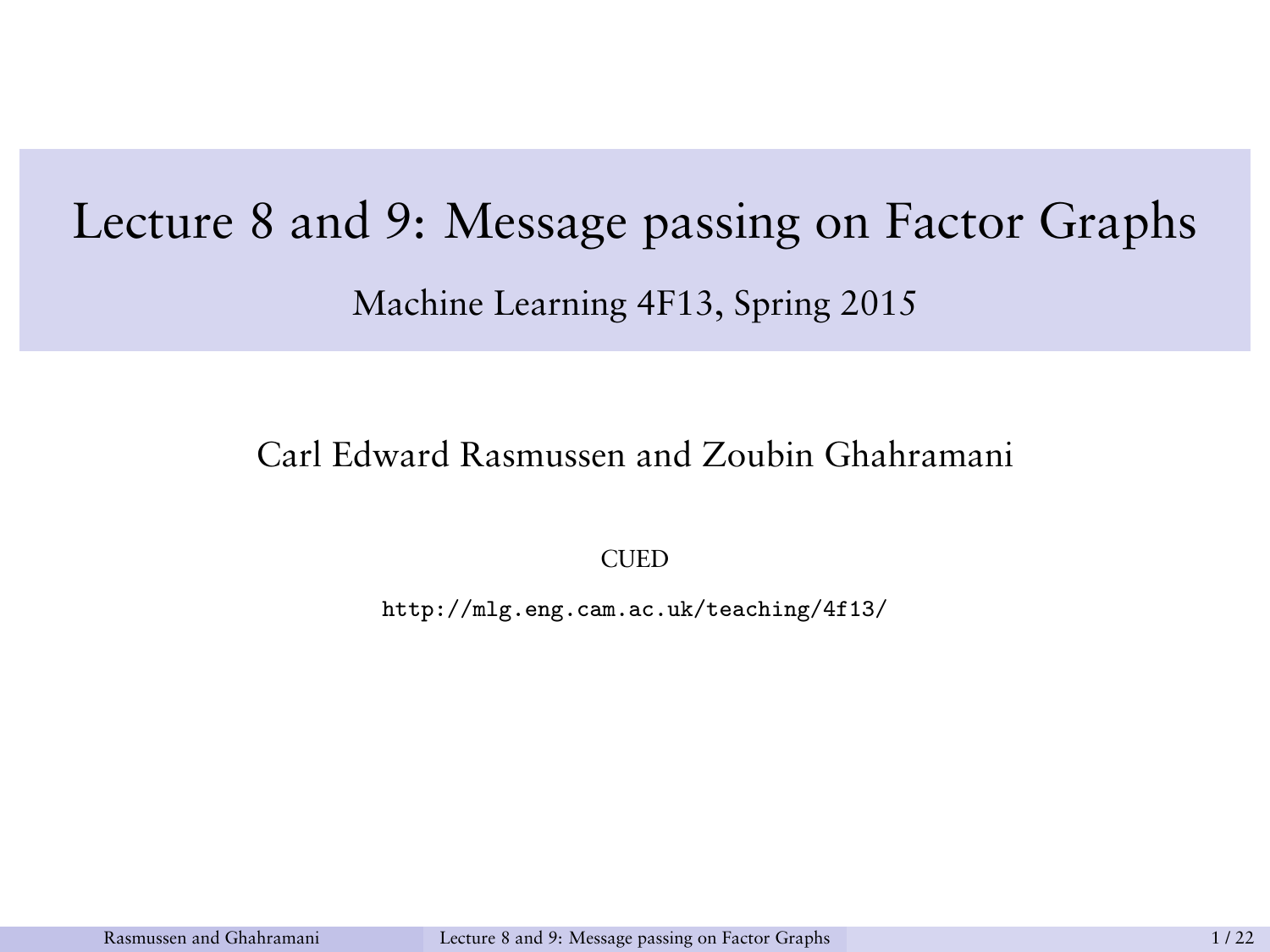- Factor graphs are a class of graphical model
- A factor graph represents the product structure of a function, and contains factor nodes and variable nodes
- We can compute marginals and conditionals efficiently by passing messages on the factor graph, this is called the sum-product algorithm (a.k.a. belief propagation or factor-graph propagation)
- We can apply this to the True Skill graph
- But certain messages need to be approximated
- One approximation method based on moment matching is called Expectation Propagation (EP)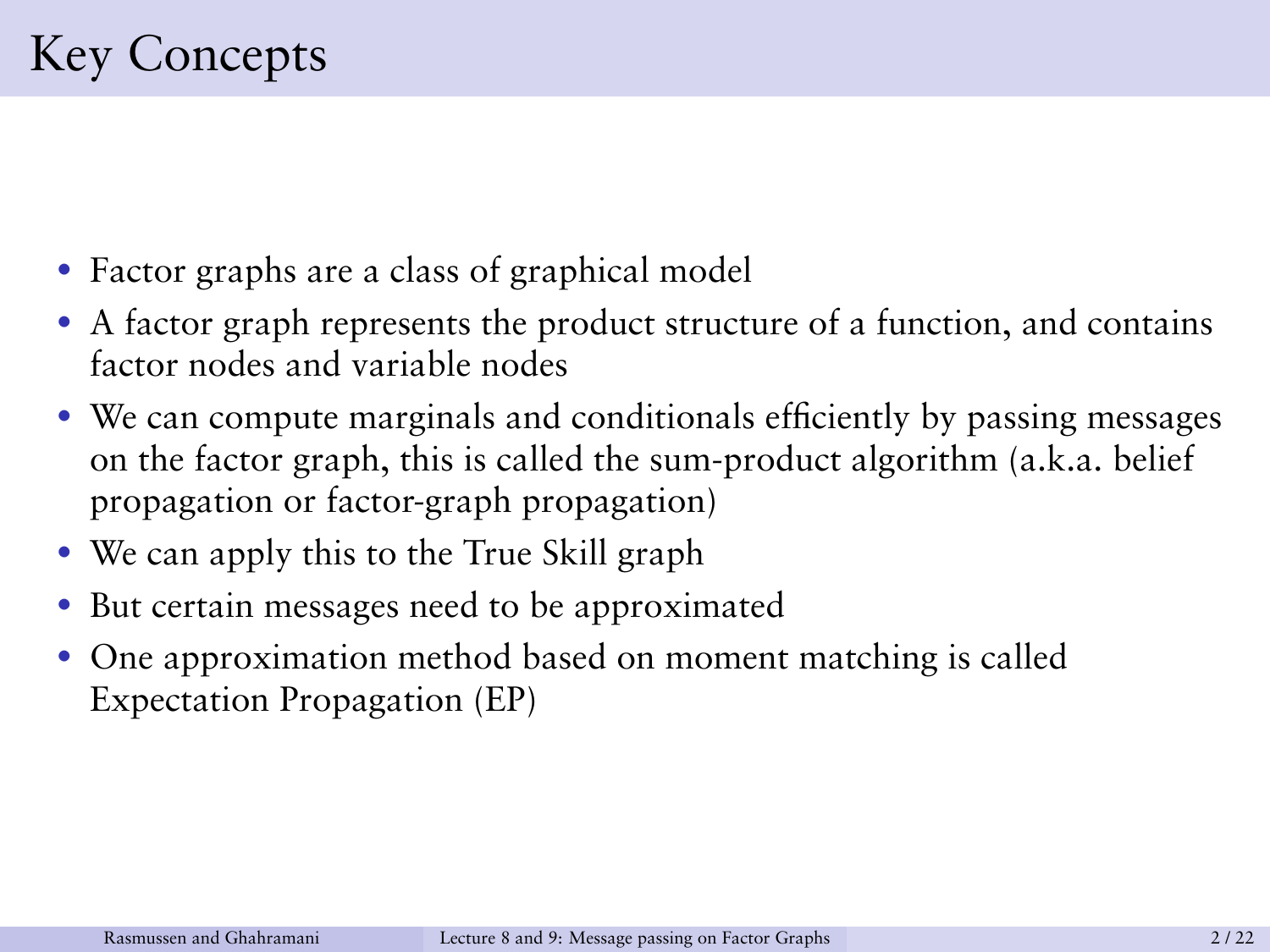# Factor Graphs

Factor graphs are a type of *probabilistic graphical model* (others are directed graphs, a.k.a. Bayesian networks, and undirected graphs, a.k.a. Markov networks)

Factor graphs allow to represent the product structure of a function.

Example: consider the factorising probability distribution:

 $p(y, w, x, u, z) = f_1(y, w) f_2(w, x) f_3(x, u) f_4(x, z)$ 

A factor graph is a bipartite graph with two types of nodes:

- Factor node:  $\blacksquare$  Variable node:  $\bigcap$
- Edges represent the dependency of factors on variables.

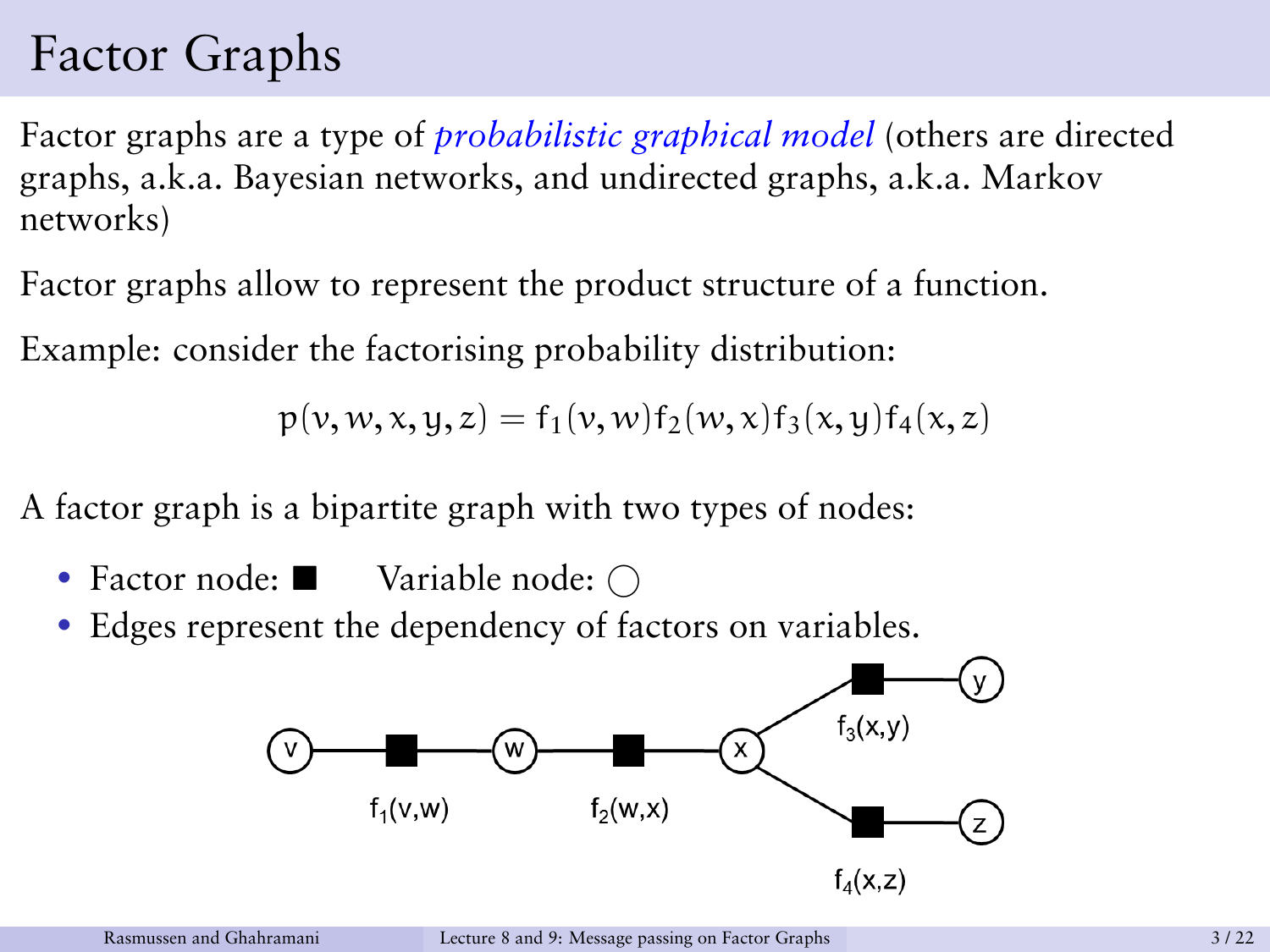## Factor Graphs



- What are the marginal distributions of the individual variables?
- What is  $p(w)$ ?
- How do we compute conditional distributions, e.g.  $p(w|y)$ ?

For now, we will focus on *tree-structured* factor graphs.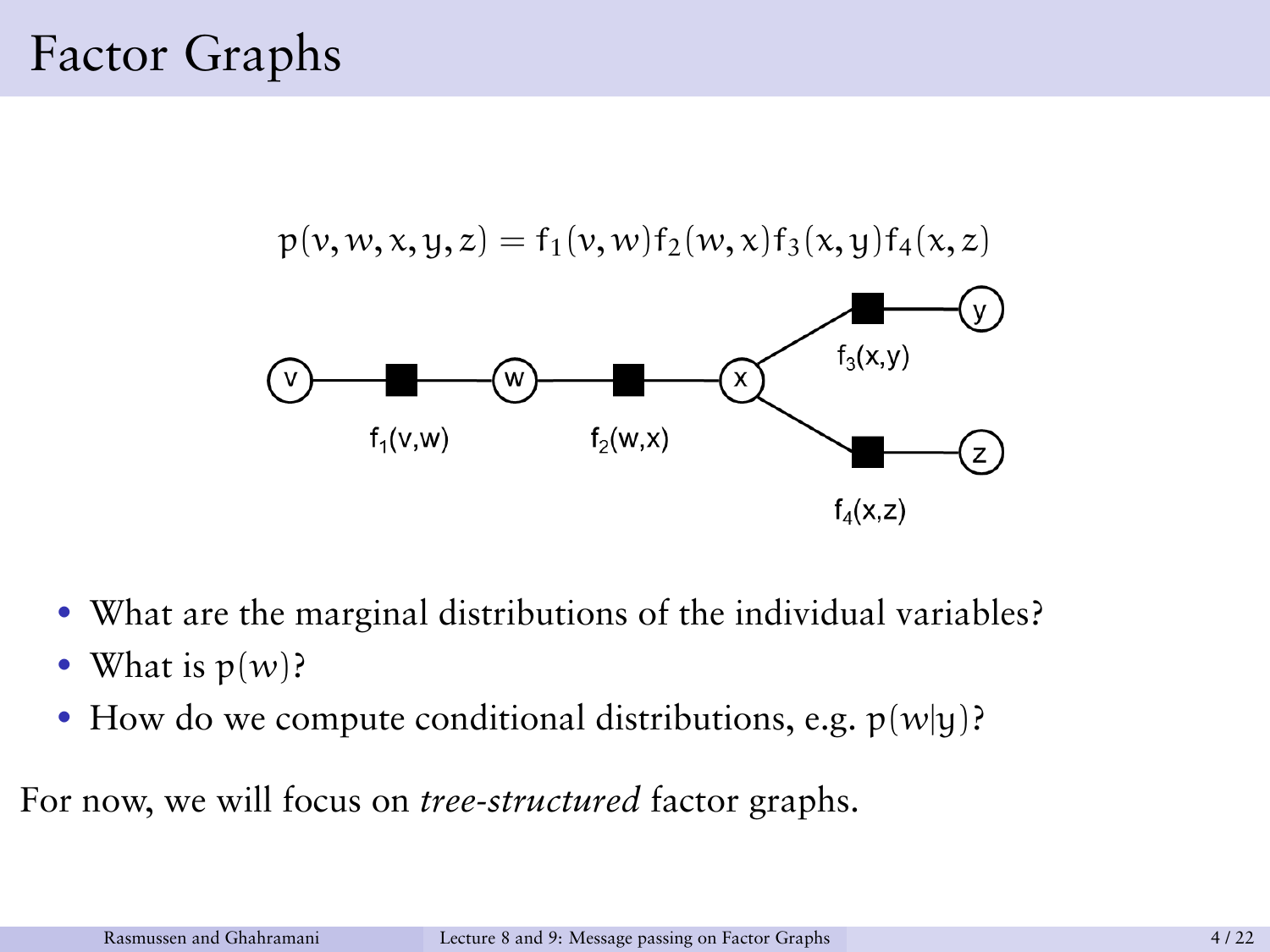#### Factor trees: separation (1)



$$
p(w) = \sum_{\nu} \sum_{x} \sum_{y} \sum_{z} f_1(\nu, w) f_2(w, x) f_3(x, y) f_4(x, z)
$$

- If v, x, y and z take K values each, we have  $\approx 3K^4$  products and  $\approx K^4$  sums, for each value of w, i.e. total  $O(K^5)$ .
- Multiplication is distributive:  $ca + cb = c(a + b)$ . The right hand side is more efficient!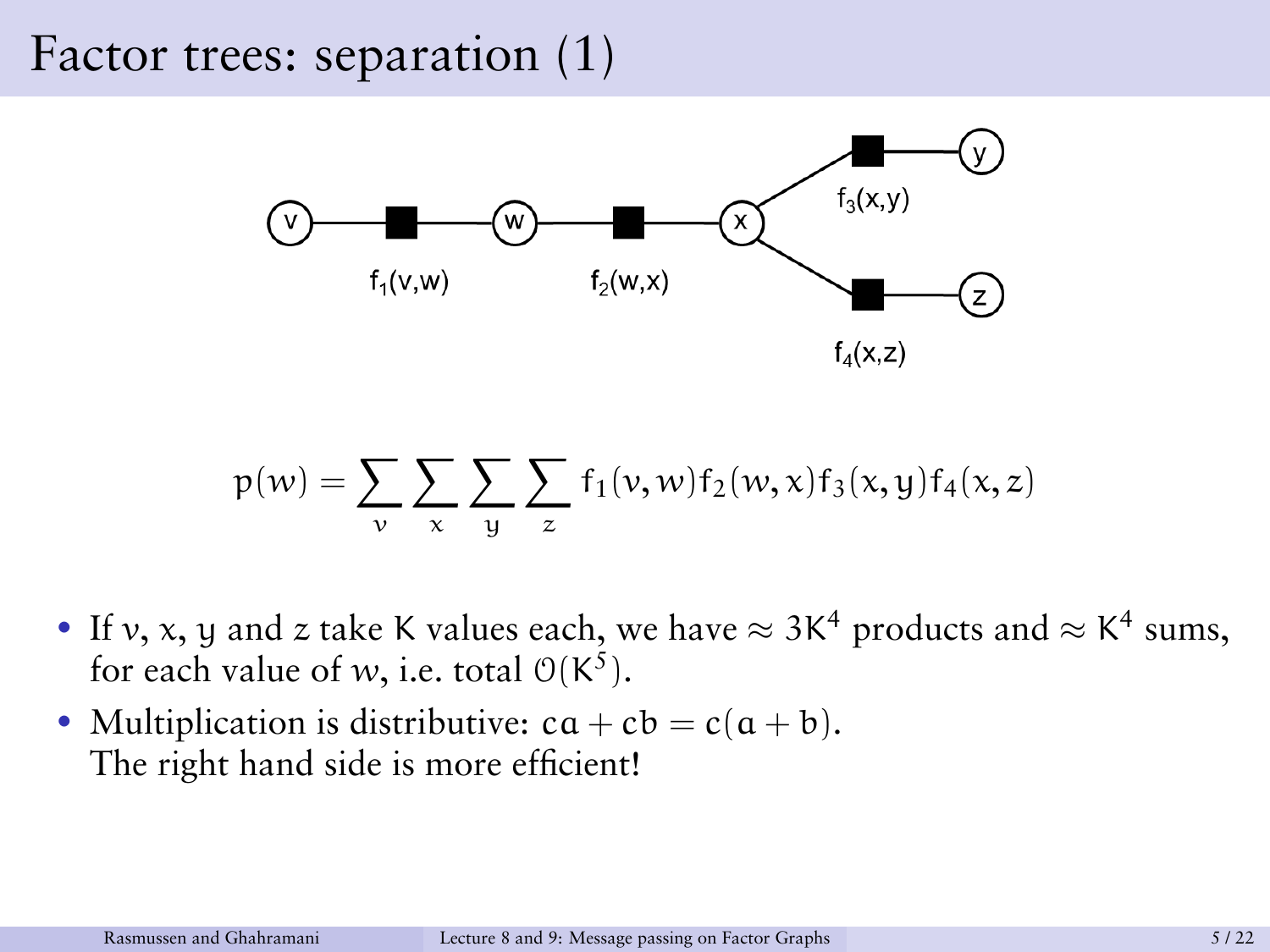#### Factor trees: separation (2)



$$
p(w) = \sum_{v} \sum_{x} \sum_{y} \sum_{z} f_1(v, w) f_2(w, x) f_3(x, y) f_4(x, z)
$$
  

$$
= \left[ \sum_{v} f_1(v, w) \right] \cdot \left[ \sum_{x} \sum_{y} \sum_{z} f_2(w, x) f_3(x, y) f_4(x, z) \right]
$$

- In a tree, each node separates the graph into two parts.
- Grouping terms, we go from sums of products to products of sums.
- The complexity is now  $O(K^4)$ .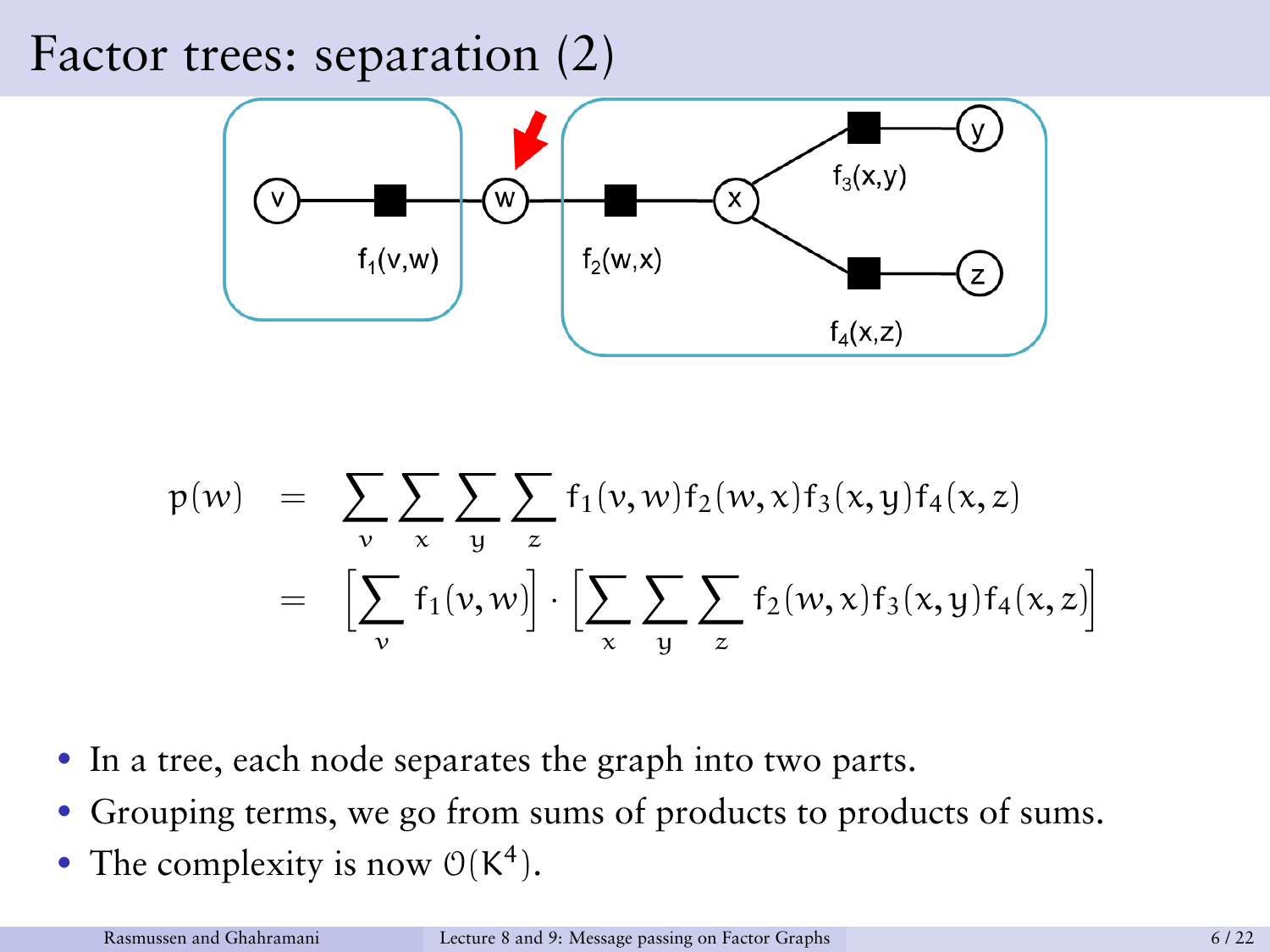#### Factor trees: separation (3)



$$
p(w) = \underbrace{\left[\sum_{v} f_1(v, w)\right]}_{m_{f_1 \to w}(w)} \cdot \underbrace{\left[\sum_{x} \sum_{y} \sum_{z} f_2(w, x) f_3(x, y) f_4(x, z)\right]}_{m_{f_2 \to w}(w)}
$$

• Sums of products becomes products of sums of all messages from neighbouring factors to variable.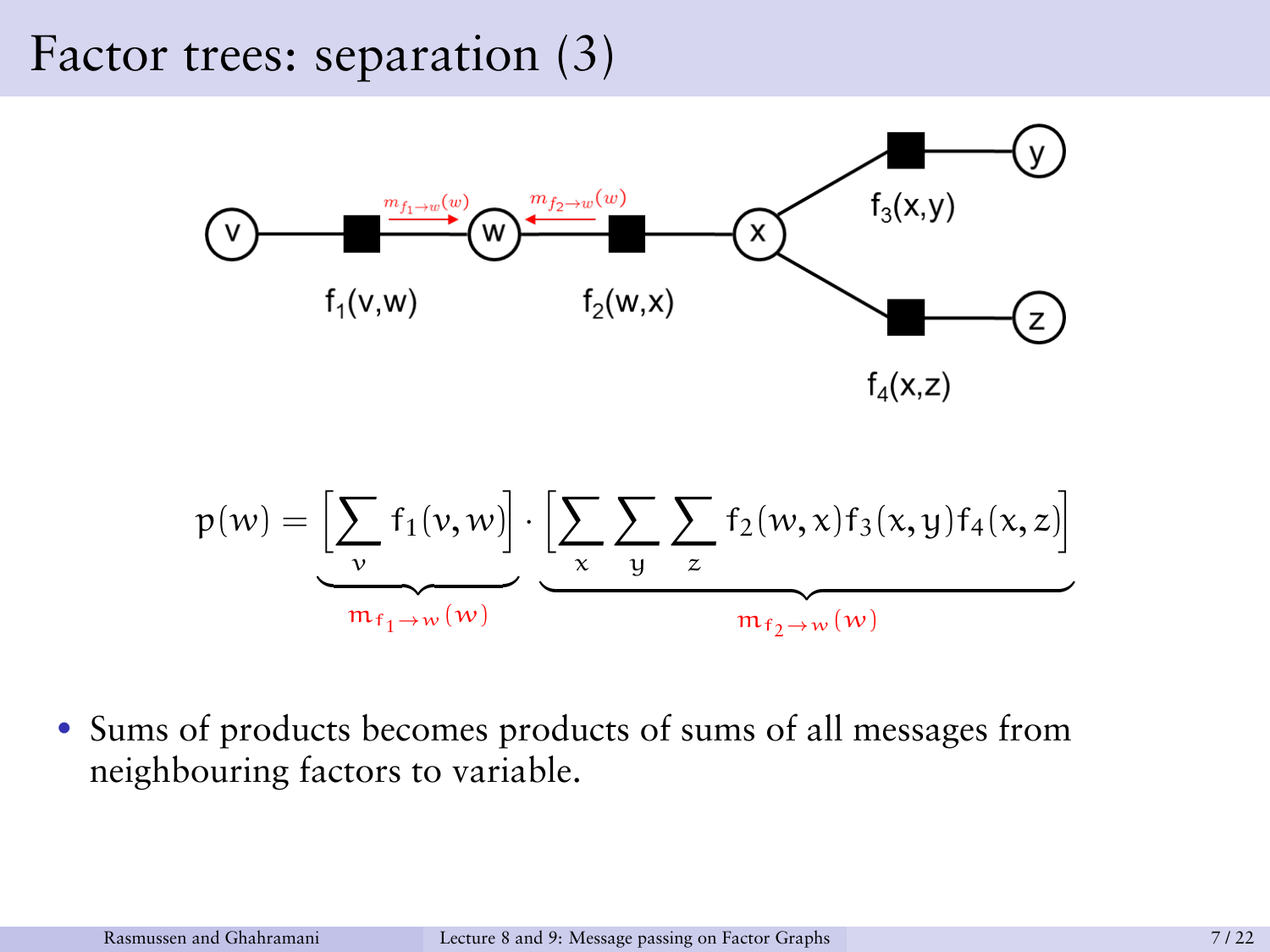#### Messages: from factors to variables (1)



$$
\mathfrak{m}_{f_2\to w}(w)=\sum_x\sum_y\sum_z f_2(w,x)f_3(x,y)f_4(x,z)
$$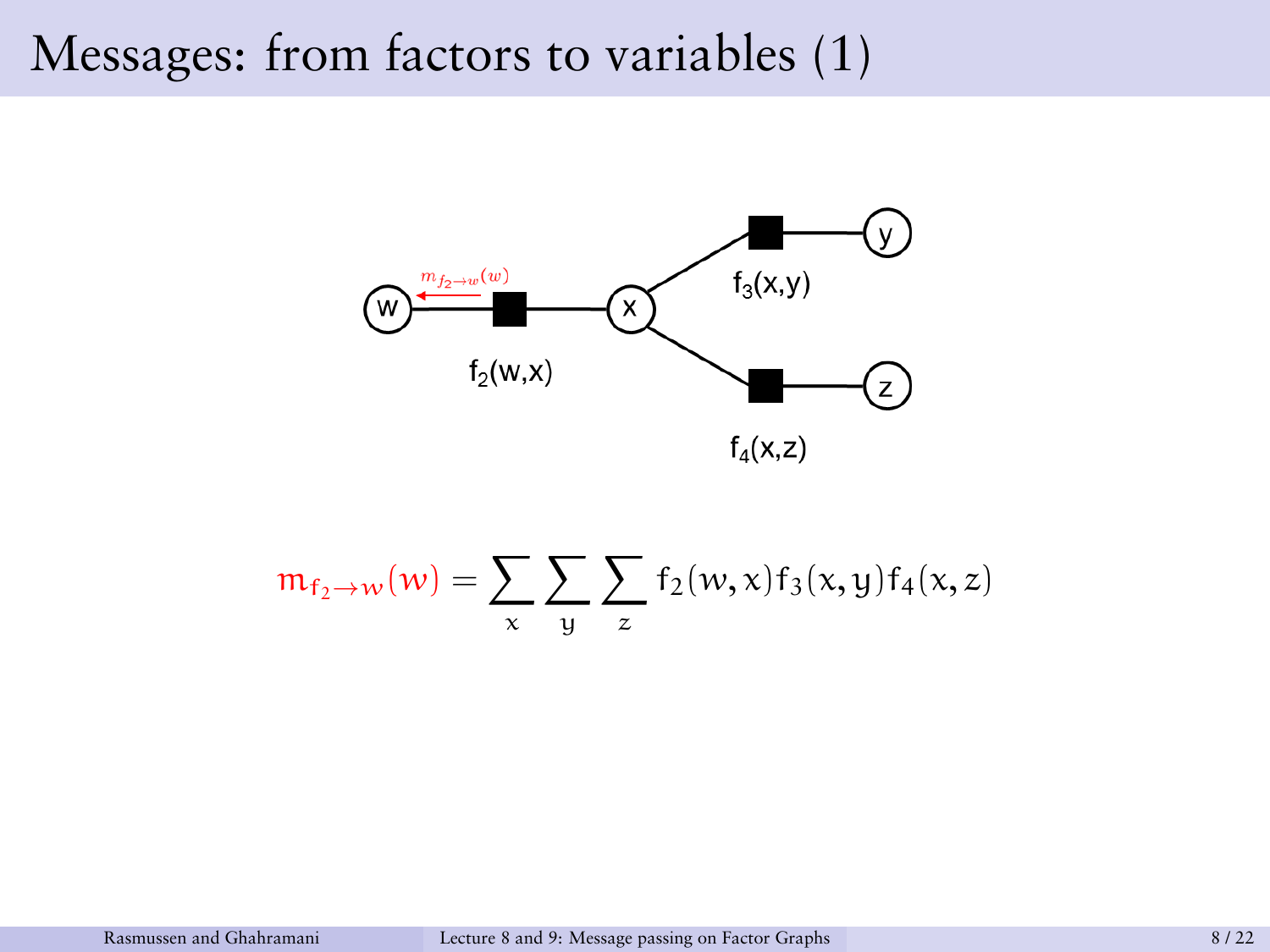## Messages: from factors to variables (2)



$$
m_{f_2 \to w}(w) = \sum_{x} \sum_{y} \sum_{z} f_2(w, x) f_3(x, y) f_4(x, z)
$$
  
= 
$$
\sum_{x} f_2(w, x) \cdot \underbrace{\left[\sum_{y} \sum_{z} f_3(x, y) f_4(x, z)\right]}_{m_{x \to f_2}(x)}
$$

• Factors only need to sum out all their local variables.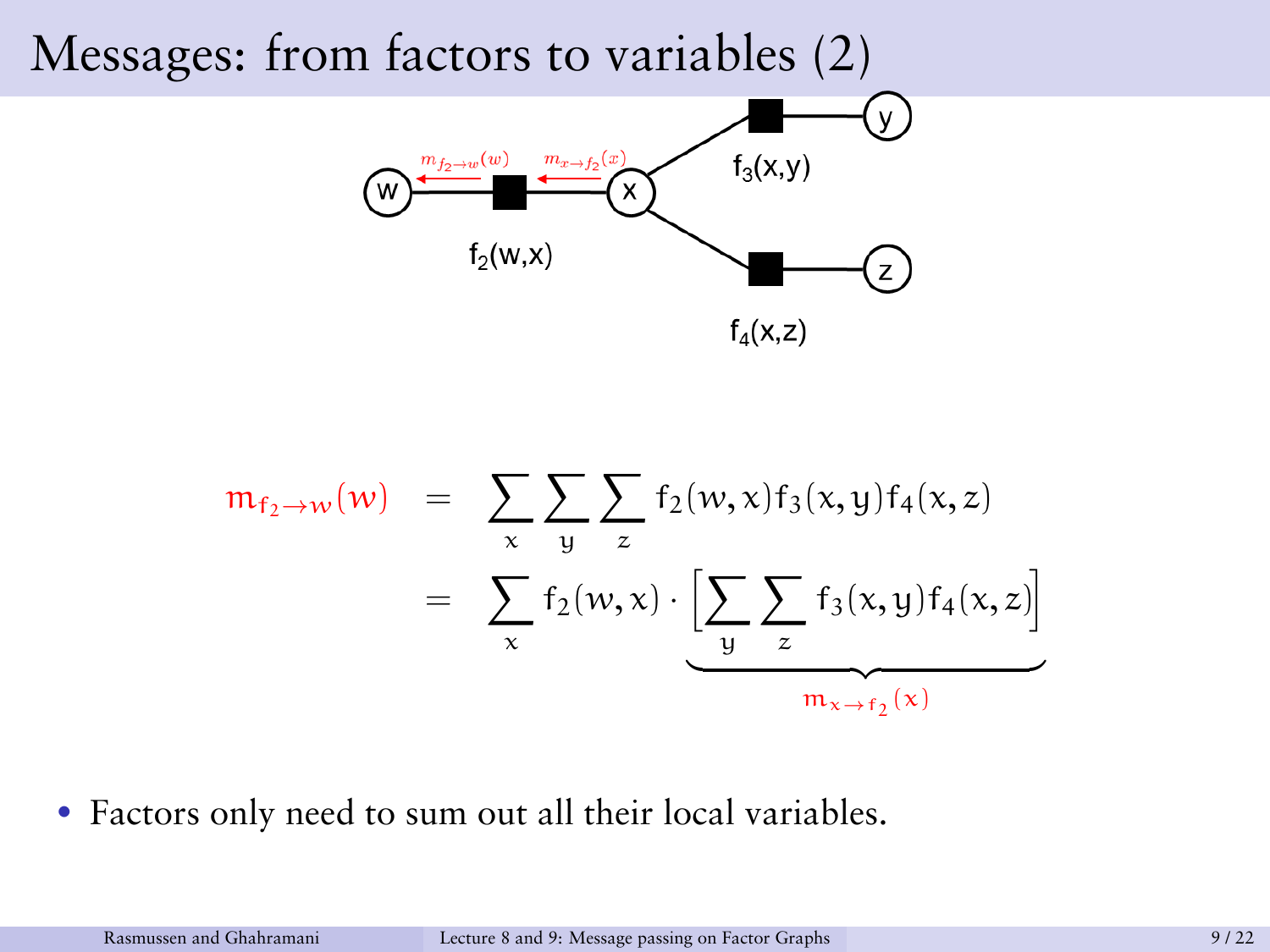#### Messages: from variables to factors (1)





$$
m_{x \to f_2}(x) = \sum_{y} \sum_{z} f_3(x, y) f_4(x, z)
$$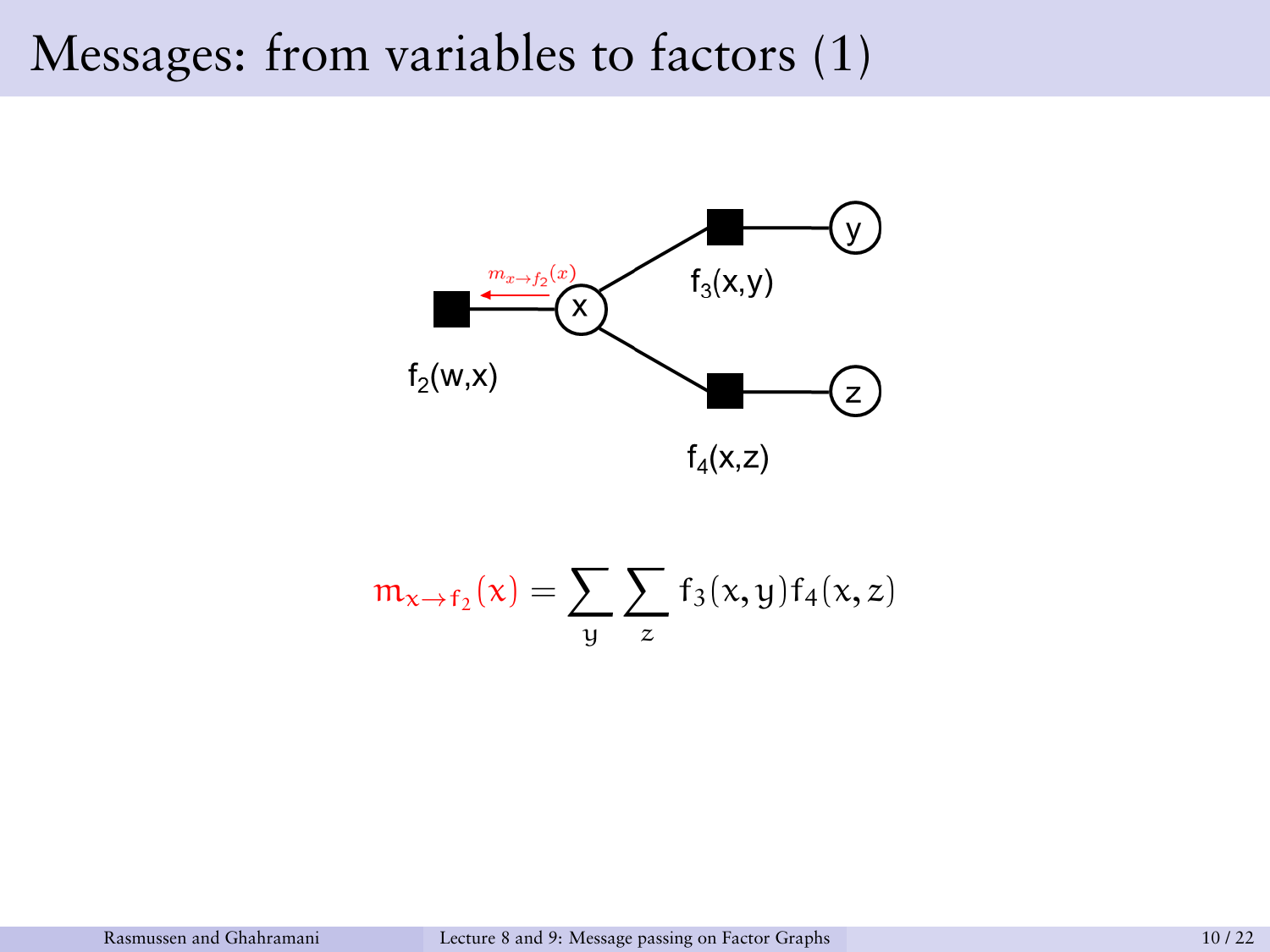#### Messages: from variables to factors (2)



$$
m_{x \to f_2}(x) = \sum_{y} \sum_{z} f_3(x, y) f_4(x, z)
$$
  
= 
$$
\underbrace{\left[\sum_{y} f_3(x, y)\right]}_{m_{f_3 \to x}(x)} \cdot \underbrace{\left[\sum_{z} f_4(x, z)\right]}_{m_{f_4 \to x}(x)}
$$

• Variables pass on the product of all incoming messages.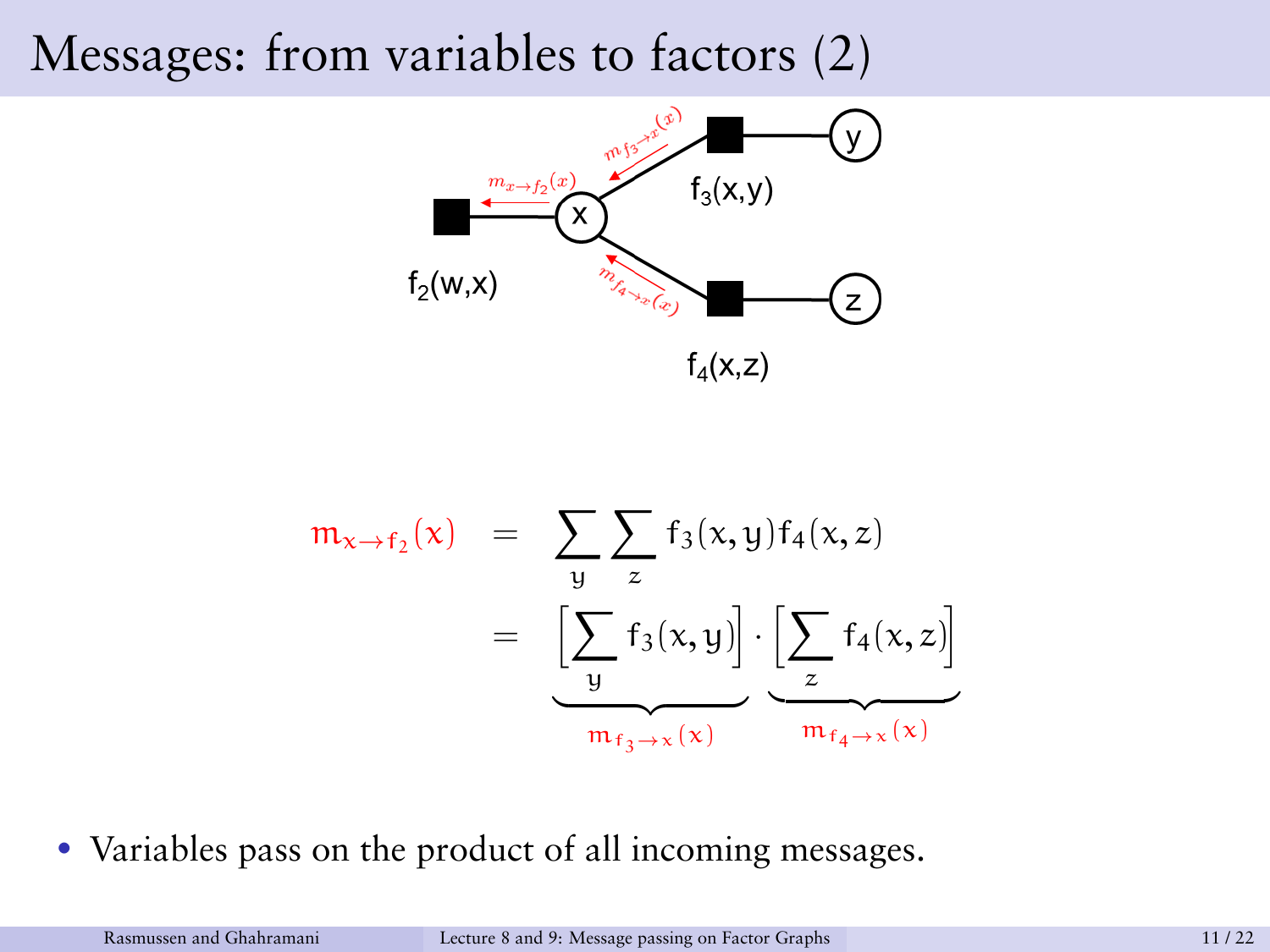#### Factor graph marginalisation: summary





• The complexity is reduced from  $O(K^5)$  (naïve implementation) to  $O(K^2)$ .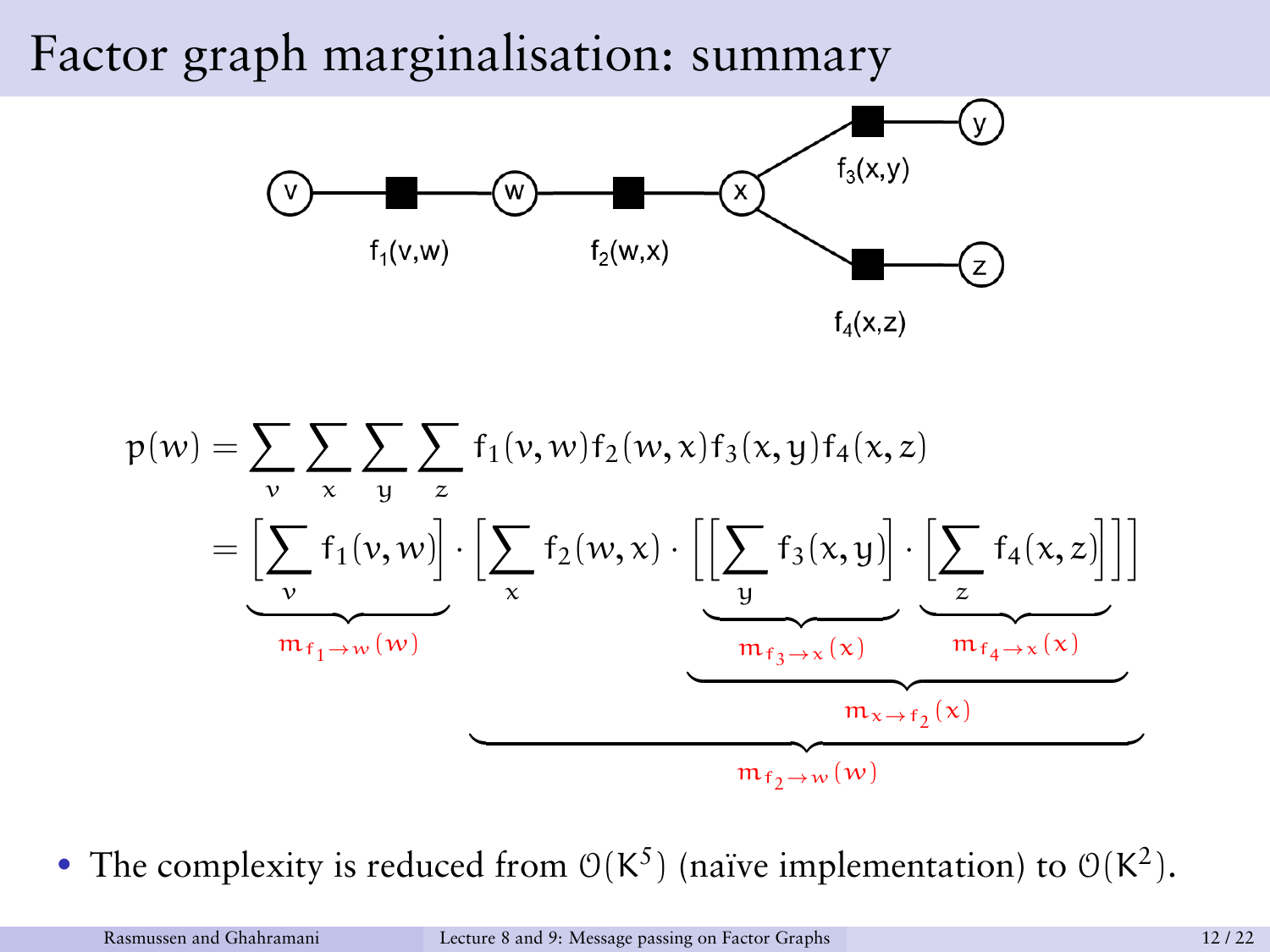# The sum-product algorithm

Three update equations:

• Marginals are the product of all incoming messages from neighbour factors

$$
p(t)=\prod_{f\in F_t}m_{f\rightarrow t}(t)
$$

• Messages from factors sum out all variables except the receiving one

$$
\mathfrak{m}_{\mathsf{f}\rightarrow \mathsf{t}_1}(\mathsf{t}_1)=\sum_{\mathsf{t}_2}\sum_{\mathsf{t}_3}\ldots \sum_{\mathsf{t}_n}\mathsf{f}(\mathsf{t}_1,\mathsf{t}_2,\ldots,\mathsf{t}_n)\prod_{i\neq 1}\mathfrak{m}_{\mathsf{t}_i\rightarrow \mathsf{f}}(\mathsf{t}_i)
$$

• Messages from variables are the product of all incoming messages except the message from the receiving factor

$$
\mathfrak{m}_{\mathfrak{t}\to\mathfrak{f}}(\mathfrak{t})=\prod_{f_j\in F_{\mathfrak{t}}\setminus\{f\}}\mathfrak{m}_{f_j\to\mathfrak{t}}(\mathfrak{t})
$$

Messages are results of partial computations. Computations are localised.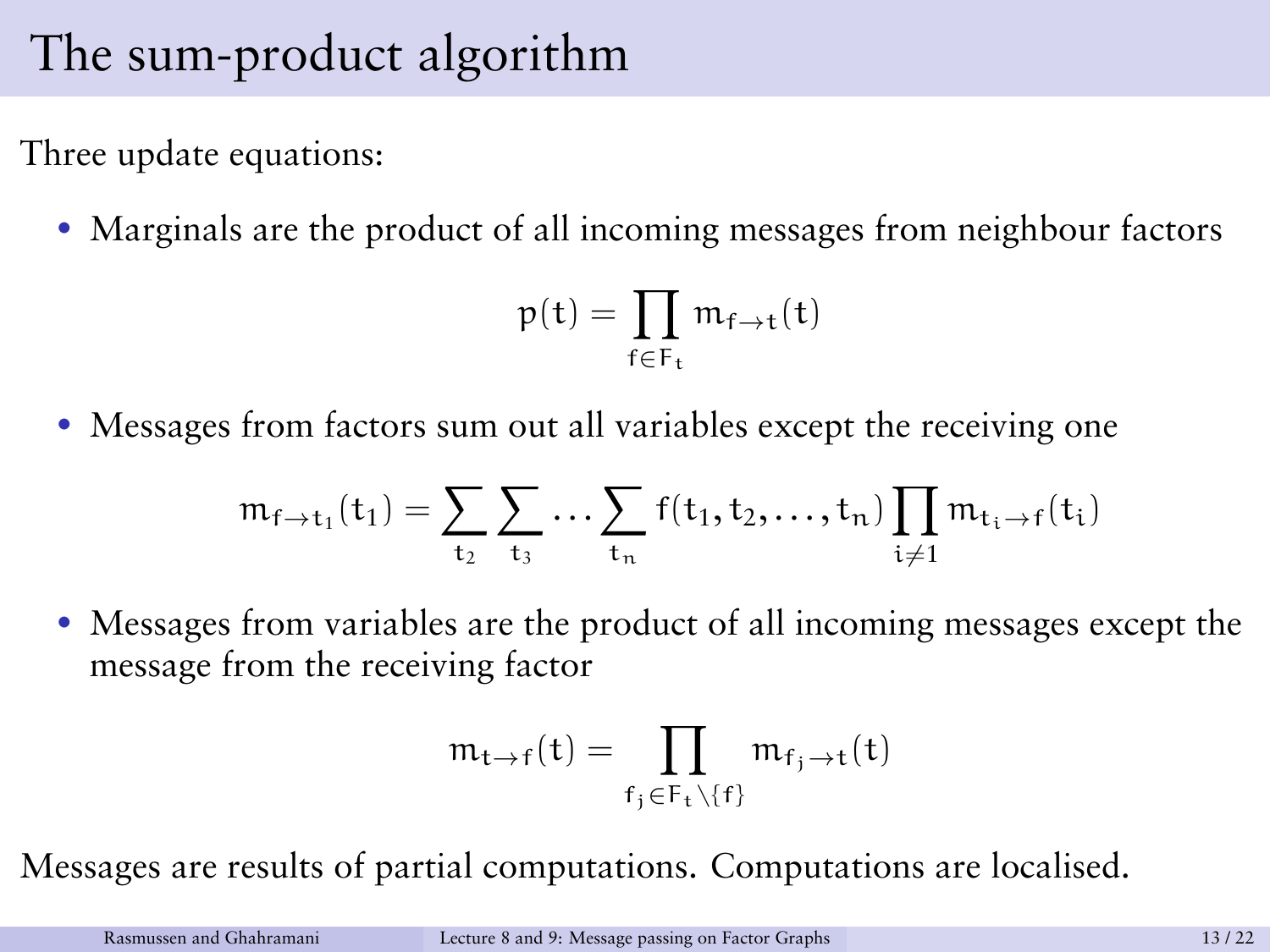# The full TrueSkill graph



We are interested in the marginal distributions of the skills  $w_i$ .

- What shape do these distributions have?
- We need to make some approximations.
- We will also pretend the structure is a tree (ignore loops).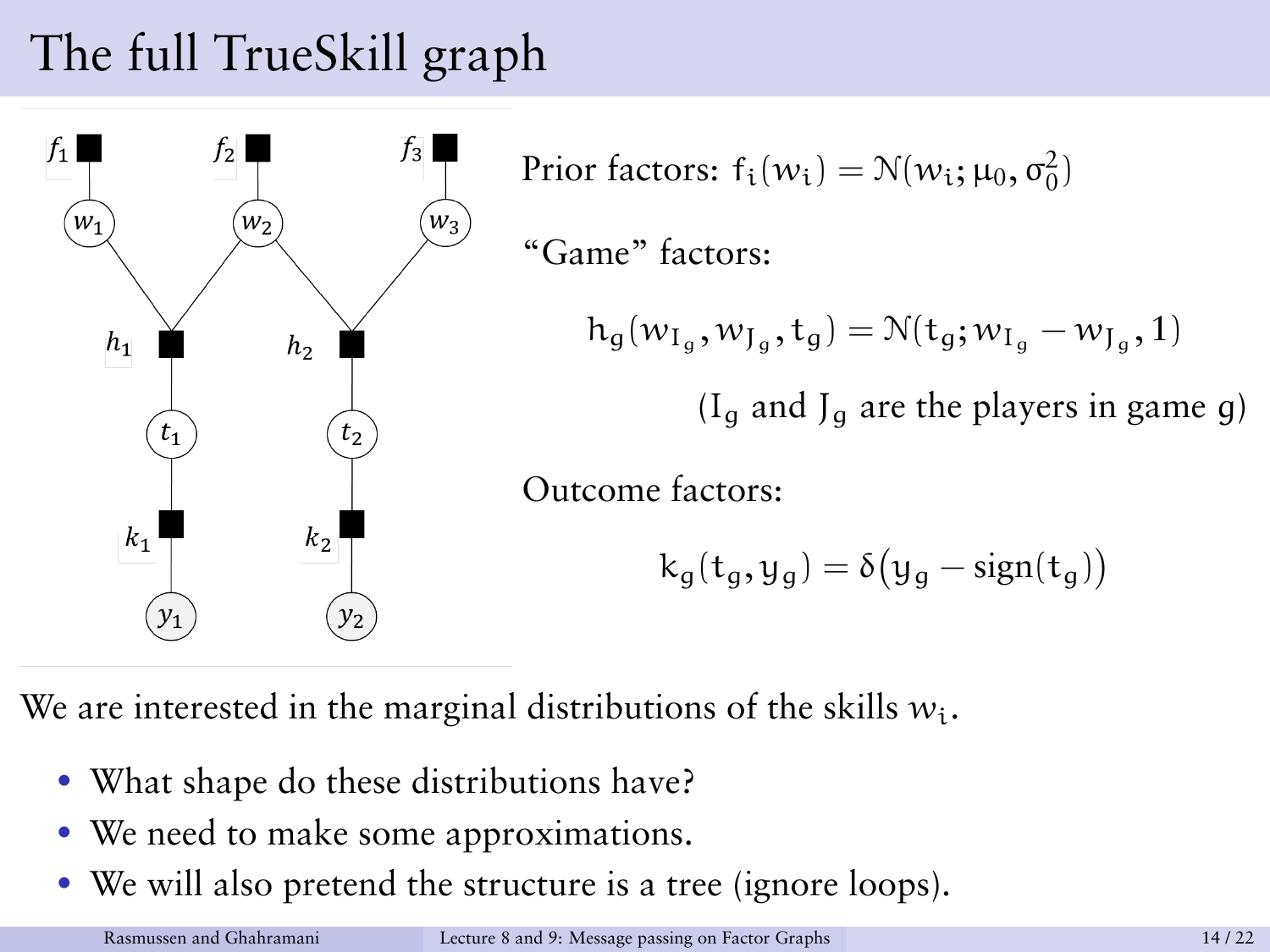# Expectation Propagation in the full TrueSkill graph



Iterate

- (1) Update skill marginals.
- (2) Compute skill to game messages.
- (3) Compute game to performance messages.
- (4) Approximate performance marginals.
- (5) Compute performance to game messages.
- (6) Compute game to skill messages.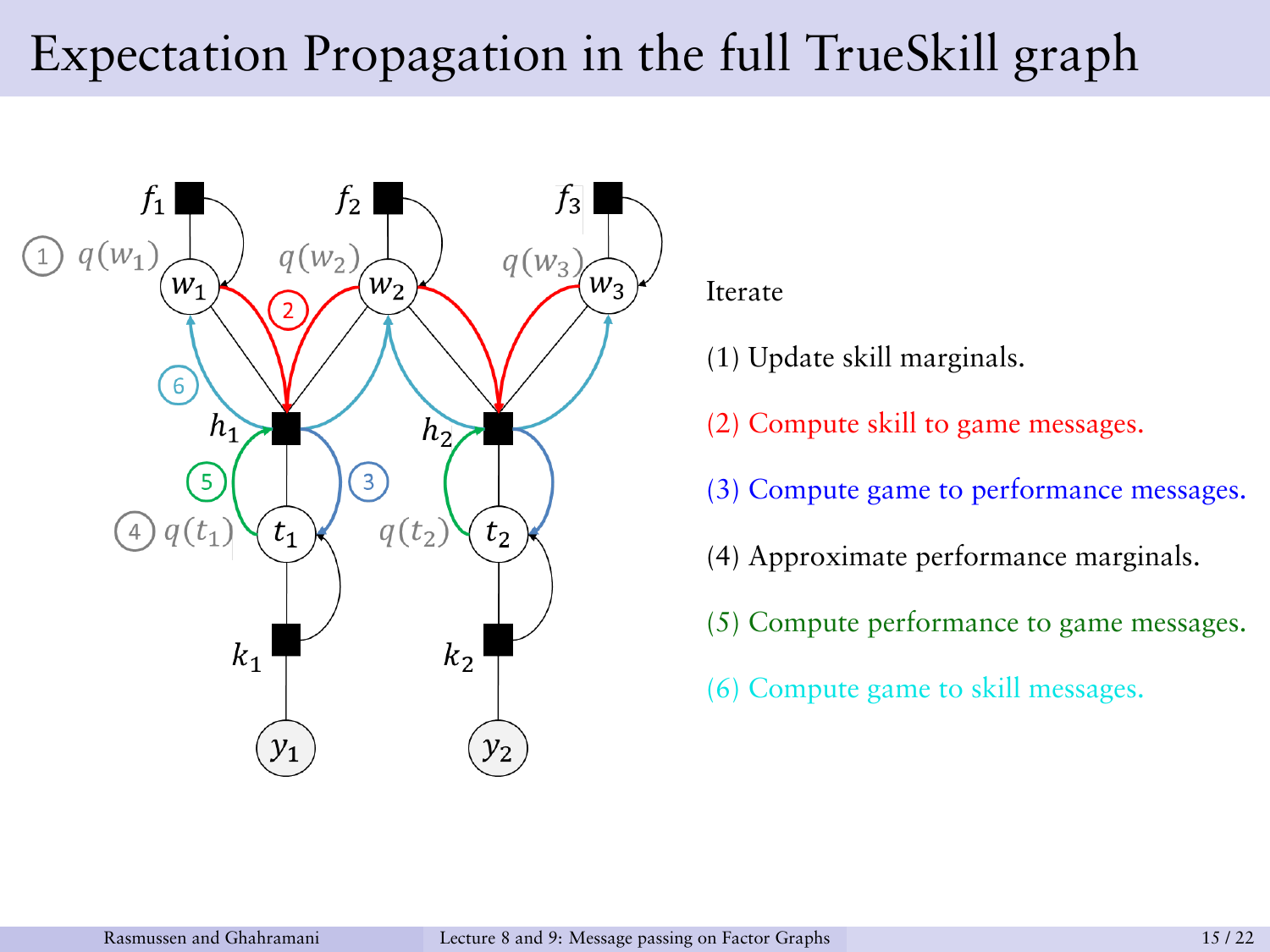# Message passing for TrueSkill

$$
\begin{array}{lllllll} & m^{\tau=0}_{h_{g}\to w_{I_{g}}}(w_{I_{g}}) \; = \; 1, \quad \ \ m^{\tau=0}_{h_{g}\to w_{J_{g}}}(w_{J_{g}}) \; = \; 1, \quad \ \ \forall \; g, \\ & q^{\tau}(w_{i}) \; = \; f(w_{i}) \displaystyle\prod_{g=1}^{N} m^{\tau}_{h_{g}\to w_{i}}(w_{i}) \; \sim \; \mathcal{N}(\mu_{i}, \sigma_{i}^{2}), \\ & m^{\tau}_{w_{I_{g}}\to h_{g}}(w_{I_{g}}) \; = \; \displaystyle\frac{q^{\tau}(w_{I_{g}})}{m^{\tau}_{h_{g}\to w_{I_{g}}}(w_{I_{g}})}, \quad \ \ m^{\tau}_{w_{J_{g}}\to h_{g}}(w_{J_{g}}) \; = \; \displaystyle\frac{q^{\tau}(w_{J_{g}})}{m^{\tau}_{h_{g}\to w_{J_{g}}}(w_{I_{g}})}, \\ & m^{\tau}_{h_{g}\to t_{g}}(t_{g}) \; = \; \displaystyle\iint h_{g}(t_{g}, w_{I_{g}}, w_{J_{g}}) m^{\tau}_{w_{I_{g}}\to h_{g}}(w_{I_{g}}) m^{\tau}_{w_{J_{g}}\to h_{g}}(w_{J_{g}}) dw_{I_{g}} dw_{J_{g}}, \\ & q^{\tau+1}(t_{g}) \; = \; \displaystyle\operatorname*{Approx}(m^{\tau}_{h_{g}\to t_{g}}(t_{g}) m_{k_{g}\to t_{g}}(t_{g})), \\ & m^{\tau+1}_{t_{g}\to h_{g}}(t_{g}) \; = \; \displaystyle\frac{q^{\tau+1}(t_{g})}{m^{\tau}_{h_{g}\to t_{g}}(t_{g})}, \\ & m^{\tau+1}_{h_{g}\to w_{I_{g}}}(w_{I_{g}}) \; = \; \displaystyle\iint h_{g}(t_{g}, w_{I_{g}}, w_{J_{g}}) m^{\tau+1}_{t_{g}\to h_{g}}(t_{g}) m^{\tau}_{w_{I_{g}}\to h_{g}}(w_{J_{g}}) dt_{g} dw_{J_{g}}, \\ & m^{\tau+1}_{h_{g}\to w_{J_{g}}}(w_{J_{g}}) \; = \; \displaystyle\iint h_{g}(t_{g}, w_{J_{g}}, w_{J_{g}}) m^{\tau+1}_{t_{g
$$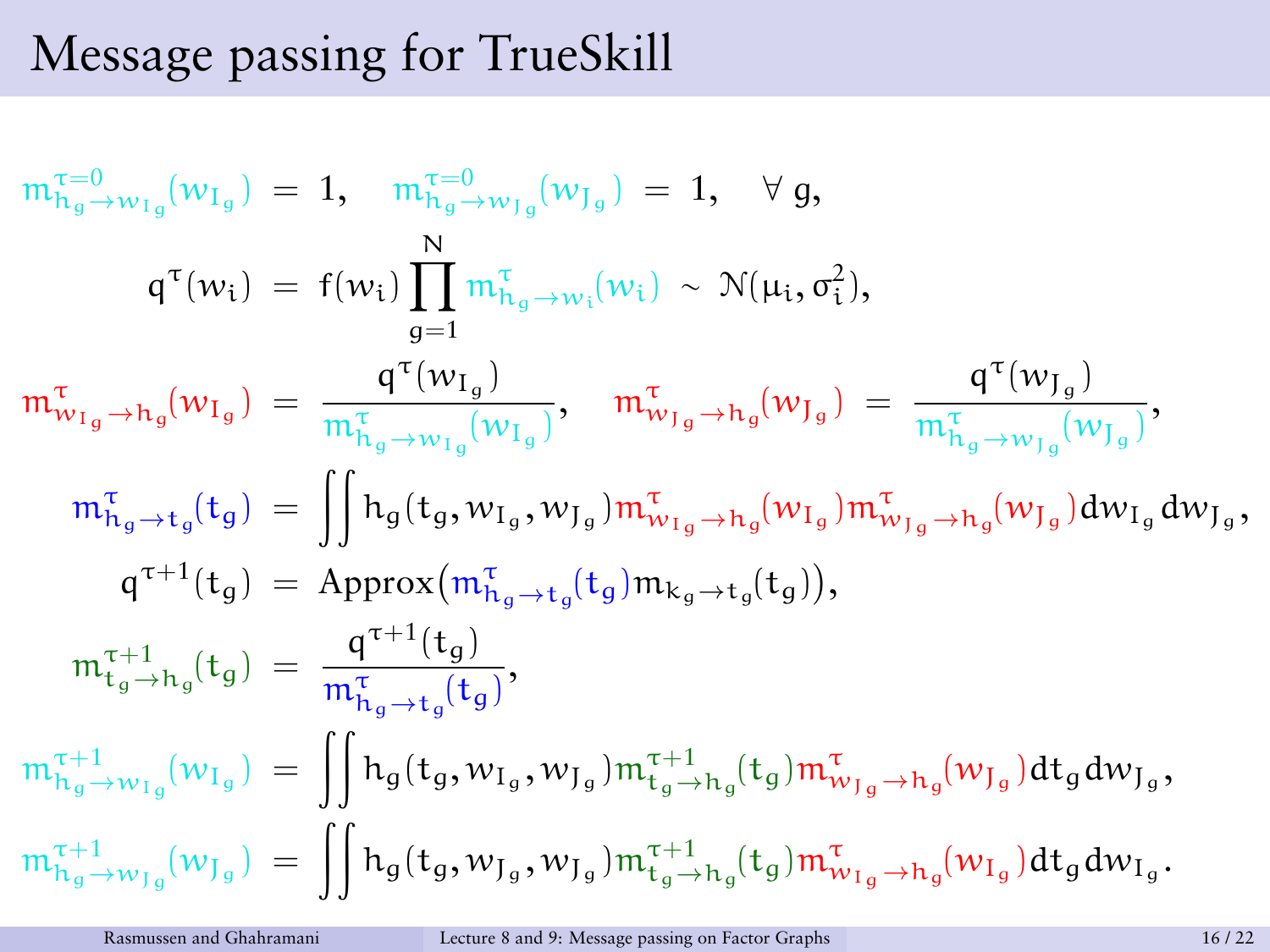#### In a little more detail

At iteration τ messages m and marginals q are Gaussian, with *means* µ, *standard*  $deviations$  σ, *variances*  $ν = σ<sup>2</sup>$ , *precisions*  $r = ν<sup>-1</sup>$  and *natural means*  $λ = rμ$ .

**Step 0** Initialise incoming skill messages:

$$
\begin{array}{ll}r_{h_g\rightarrow w_i}^{\tau=0}&=0\\ \mu_{h_g\rightarrow w_i}^{\tau=0}&=0\end{array}\bigg\}\begin{array}{l} \pi_{h_g\rightarrow w_i}^{\tau=0}(w_i)\\ \end{array}
$$

**Step 1** Compute marginal skills:

$$
\begin{array}{l}r_{\mathfrak{t}}^{\tau} \;=\; r_{0} + \sum_{g} r_{h_{g} \rightarrow w_{\mathfrak{t}}}^{\tau} \\ \lambda_{\mathfrak{t}}^{\tau} \;=\; \lambda_{0} + \sum_{g} \lambda_{h_{g} \rightarrow w_{\mathfrak{t}}}^{\tau} \end{array} \bigg\}\, q^{\tau}(w_{\mathfrak{t}})
$$

**Step 2** Compute skill to game messages:

$$
\begin{array}{llll}r^{\tau}_{w_i\rightarrow h_g} & = & r^{\tau}_i - r^{\tau}_{h_g\rightarrow w_i}\\ \lambda^{\tau}_{w_i\rightarrow h_g} & = & \lambda^{\tau}_i - \lambda^{\tau}_{h_g\rightarrow w_i}\\ \end{array} \Big\}\,m^{\tau}_{w_i\rightarrow h_g}(w_i)
$$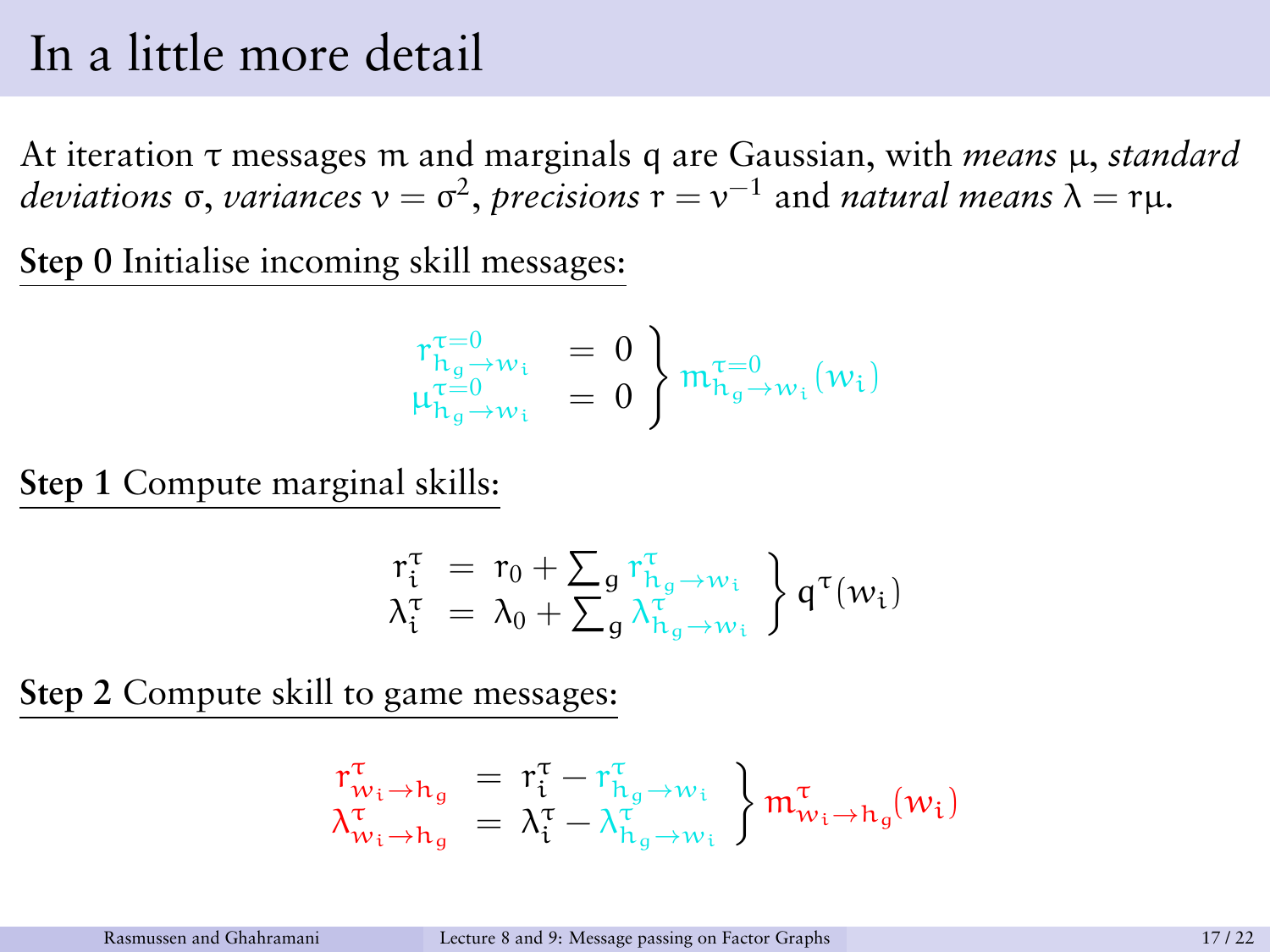**Step 3** Game to performance messages:

$$
\begin{array}{l} \nu_{h_g \rightarrow t_g}^\tau \ = \ 1 + \nu_{w_{1_g} \rightarrow h_g}^\tau + \nu_{w_{J_g} \rightarrow h_g}^\tau \\ \mu_{h_g \rightarrow t_g}^\tau \ = \ \mu_{I_g \rightarrow h_g}^\tau - \mu_{J_g \rightarrow h_g}^\tau \end{array} \bigg\} \, {\mathfrak m}_{h_g \rightarrow t_g}^\tau (t_g)
$$

**Step 4** Compute marginal performances:

$$
\begin{array}{lcl} p(t_g) \; \propto \; \mathcal{N}(\mu_{h_g \rightarrow t_g}^\tau, \nu_{h_g \rightarrow t_g}^\tau) \mathbb{I}\big(y - \text{sign}(t)\big) \\ \; \simeq \; \mathcal{N}(\tilde{\mu}_g^{\tau+1}, \tilde{\nu}_g^{\tau+1}) \; = \; q^{\tau+1}(t_g) \end{array}
$$

We find the parameters of q by *moment matching*

$$
\left.\begin{array}{lll} \tilde{\nu}_g^{\tau+1} & = \left.\nu_{h_g \rightarrow t_g}^\tau \big(1-\Lambda\big(\frac{\mu_{h_g \rightarrow t_g}^\tau}{\sigma_{h_g \rightarrow t_g}^\tau}\big)\big) \right. \\ \left.\tilde{\mu}_g^{\tau+1} & = \left.\mu_{h_g \rightarrow t_g}^\tau + \sigma_{h_g \rightarrow t_g}^\tau \Psi\big(\frac{\mu_{h_g \rightarrow t_g}^\tau}{\sigma_{h_g \rightarrow t_g}^\tau}\big)\right. \end{array}\right\} \mathfrak{q}^{\tau+1}(t_g)
$$

where we have defined  $\Psi(x) = N(x)/\Phi(x)$  and  $\Lambda(x) = \Psi(x)(\Psi(x) + x)$ .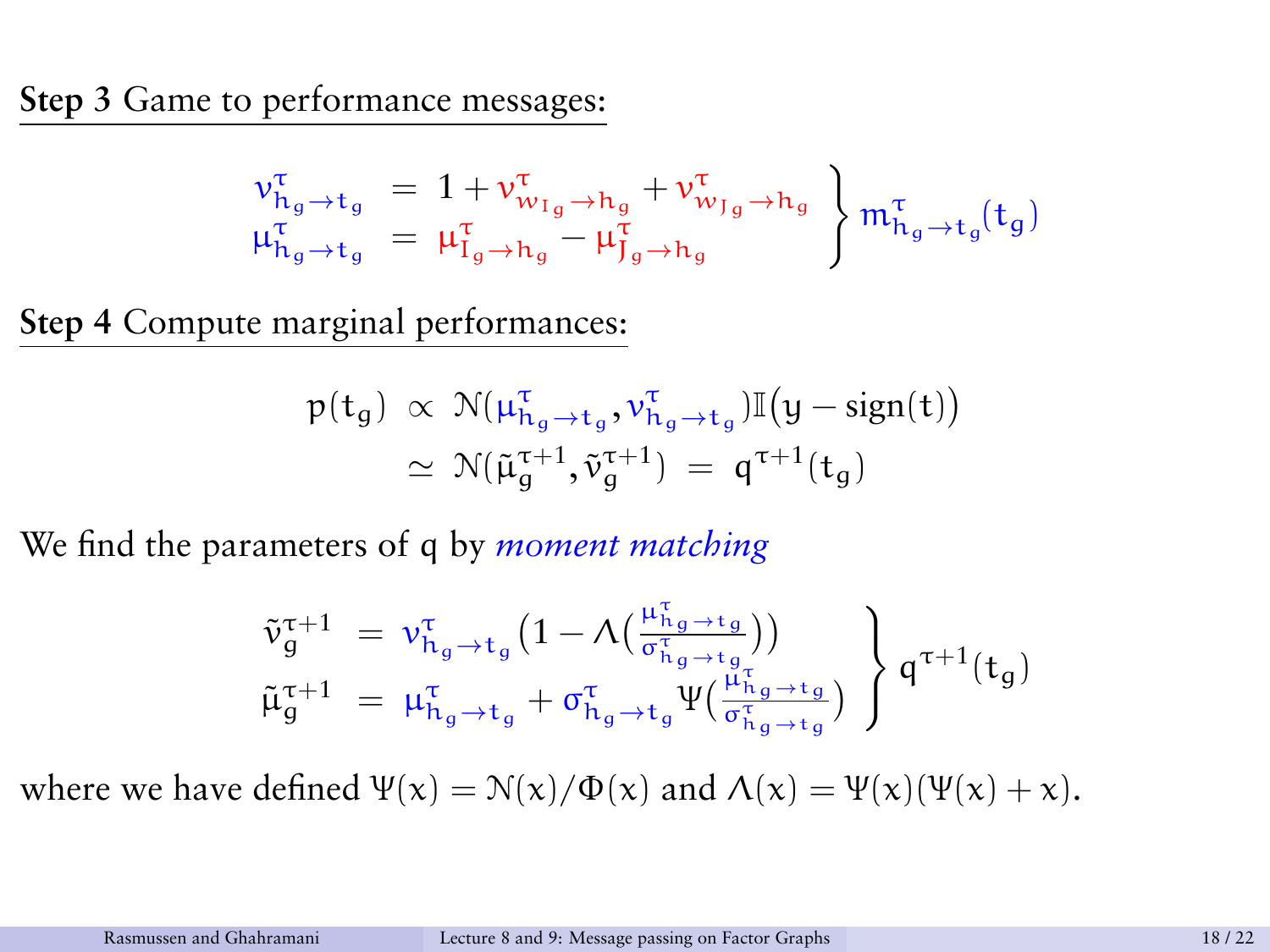**Step 5** Performance to game message:

$$
\begin{array}{l} r_{t_g \rightarrow h_g}^{\tau+1} ~=~ \tilde{r}_g^{\tau+1} - r_{h_g \rightarrow t_g}^{\tau} \\ \lambda_{t_g \rightarrow h_g}^{\tau+1} ~=~ \tilde{\lambda}_g^{\tau+1} - \lambda_{h_g \rightarrow t_g}^{\tau} \end{array} \bigg\} \, {\mathfrak m}_{t_g \rightarrow h_g}^{\tau+1} (t_g)
$$

**Step 6** Game to skill message: For player 1 (the winner):

$$
\begin{array}{l} \nu_{h_g \to w_{I_g}}^{\tau+1} \ = \ 1 + \nu_{t_g \to h_g}^{\tau+1} + \nu_{w_{J_g} \to h_g}^{\tau} \\ \mu_{h_g \to w_{I_g}}^{\tau+1} \ = \ \mu_{w_{J_g} \to h_g}^{\tau} + \mu_{t_g \to h_g}^{\tau+1} \end{array} \bigg\} \, {\rm m}_{h_g \to w_{I_g}}^{\tau+1} (w_{I_g})
$$

and for player 2 (the looser):

v τ+1 hg→wJg = 1 + v τ+1 tg→h<sup>g</sup> + v τ wIg→h<sup>g</sup> µ τ+1 hg→wJg = µ τ wIg→h<sup>g</sup> − µ τ+1 tg→h<sup>g</sup> m<sup>τ</sup>+<sup>1</sup> hg→wJg (w<sup>J</sup><sup>g</sup> )

Go back to **Step 1** with  $\tau := \tau + 1$  (or stop).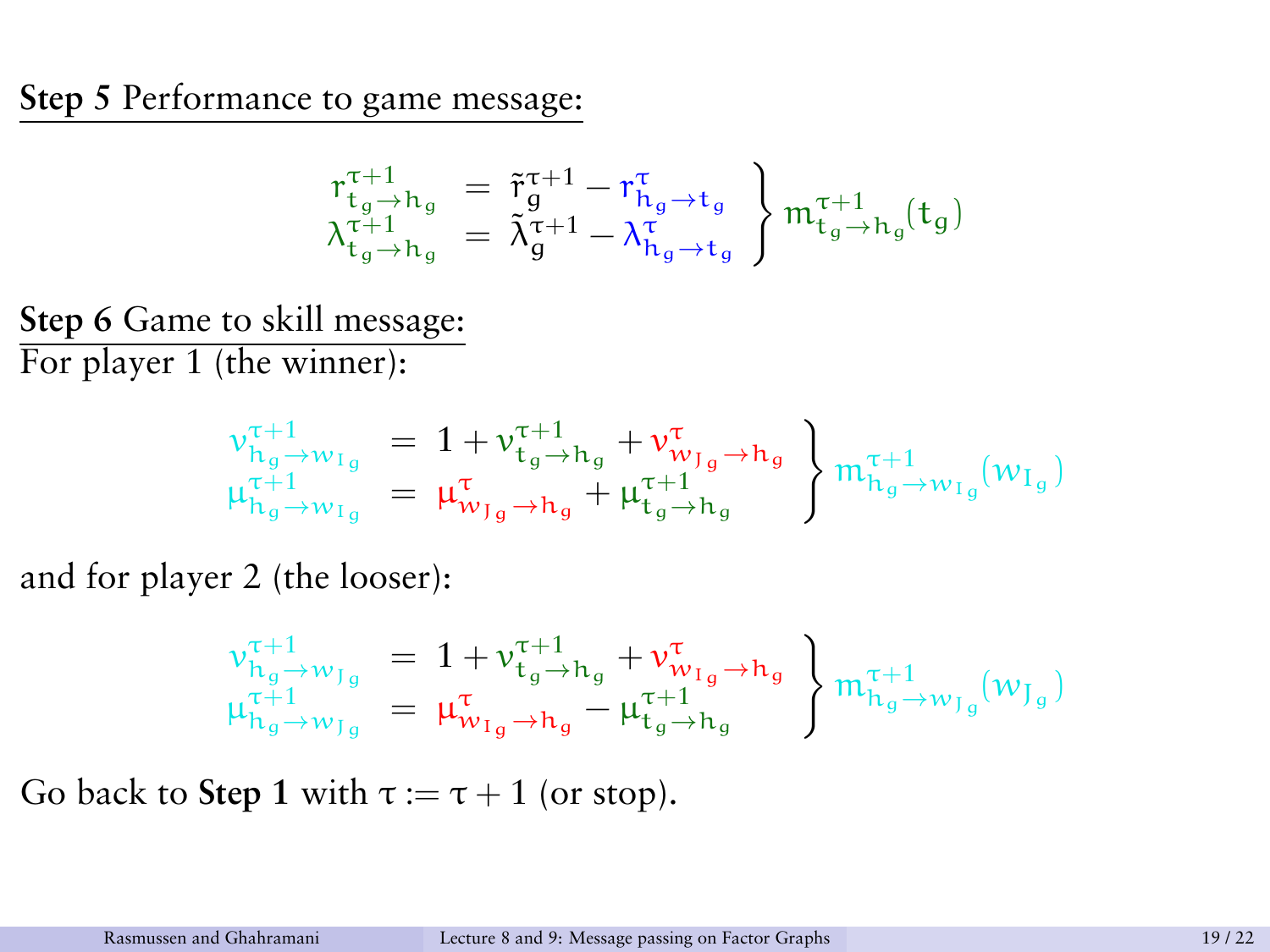# Moments of a truncated Gaussian density (1)

Consider the truncated Gaussian density function

 $p(t) = \frac{1}{Z_t} \delta(y - sign(t)) \mathcal{N}(t; \mu, \sigma^2)$  where  $y \in \{-1, 1\}$  and  $\delta(x) = 1$  iff  $x = 0$ .



We want to *approximate*  $p(t)$  by a Gaussian density function  $q(t)$  with mean and variance equal to the first and second central moments of  $p(t)$ . We need:

- First moment:  $\mathbb{E}[\mathbf{t}] = \langle \mathbf{t} \rangle_{\mathbf{p}(\mathbf{t})}$
- Second central moment:  $\mathbb{V}[t] = \langle t^2 \rangle_{p(t)} \langle t \rangle_{p(t)}^2$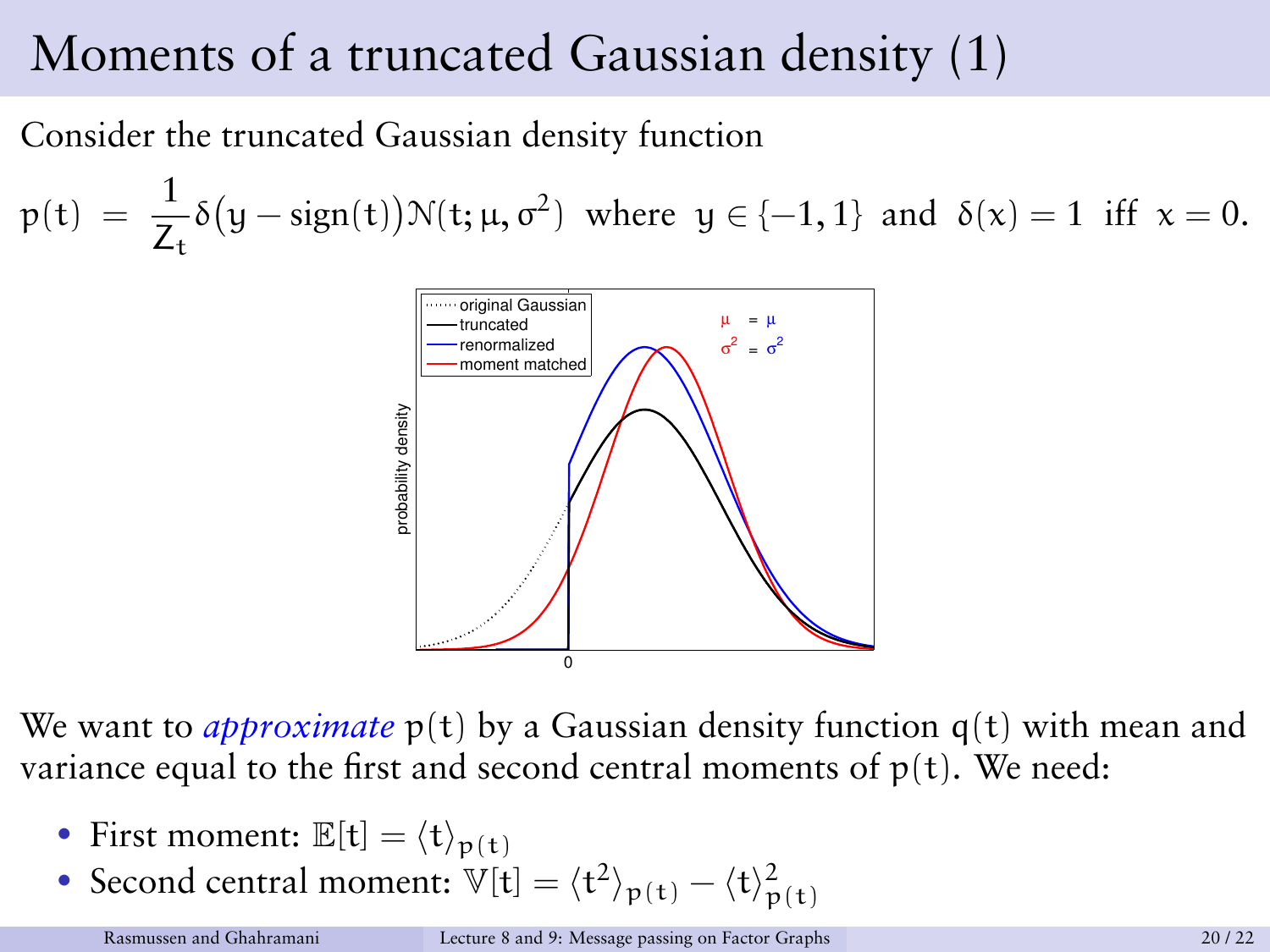### Moments of a truncated Gaussian density (2)

We have seen that the normalisation constant is  $Z_t = \Phi\left(\frac{y\mu}{\sigma}\right)$ .

**First moment.** We take the derivative of  $Z_t$  wrt.  $\mu$ :

$$
\frac{\partial Z_t}{\partial \mu} = \frac{\partial}{\partial \mu} \int_0^{+\infty} N(t; y\mu, \sigma^2) dt = \int_0^{+\infty} \frac{\partial}{\partial \mu} N(t; y\mu, \sigma^2) dt
$$
  
= 
$$
\int_0^{+\infty} y\sigma^{-2} (t - y\mu) N(t; y\mu, \sigma^2) dt = yZ_t \sigma^{-2} \int_{-\infty}^{+\infty} (t - y\mu) p(t) dt
$$
  
= 
$$
yZ_t \sigma^{-2} \langle t - y\mu \rangle_{p(t)} = yZ_t \sigma^{-2} \langle t \rangle_{p(t)} - \mu Z_t \sigma^{-2}
$$

where  $\langle t \rangle_{p(t)}$  is the expectation of t under p(t). We can also write:

$$
\frac{\partial Z_t}{\partial \mu} = \frac{\partial}{\partial \mu} \Phi\left(\frac{y\mu}{\sigma}\right) = y \mathcal{N}(y\mu; 0, \sigma^2)
$$

Combining both expressions for  $\frac{\partial Z_t}{\partial \mu}$  we obtain

$$
\langle t \rangle_{p(\mathfrak{t})} = y \mu + \sigma^2 \frac{\mathcal{N}(y \mu ; 0, \sigma^2)}{\Phi(\frac{y \mu}{\sigma})} = y \mu + \sigma \frac{\mathcal{N}(\frac{y \mu}{\sigma} ; 0, 1)}{\Phi(\frac{y \mu}{\sigma})} = y \mu + \sigma \Psi(\frac{y \mu}{\sigma})
$$
  
where use  $\mathcal{N}(y \mu ; 0, \sigma^2) = \sigma^{-1} \mathcal{N}(\frac{y \mu}{\sigma}; 0, 1)$  and define  $\Psi(z) = \frac{\mathcal{N}(z; 0, 1)}{\Phi(z)}$ .